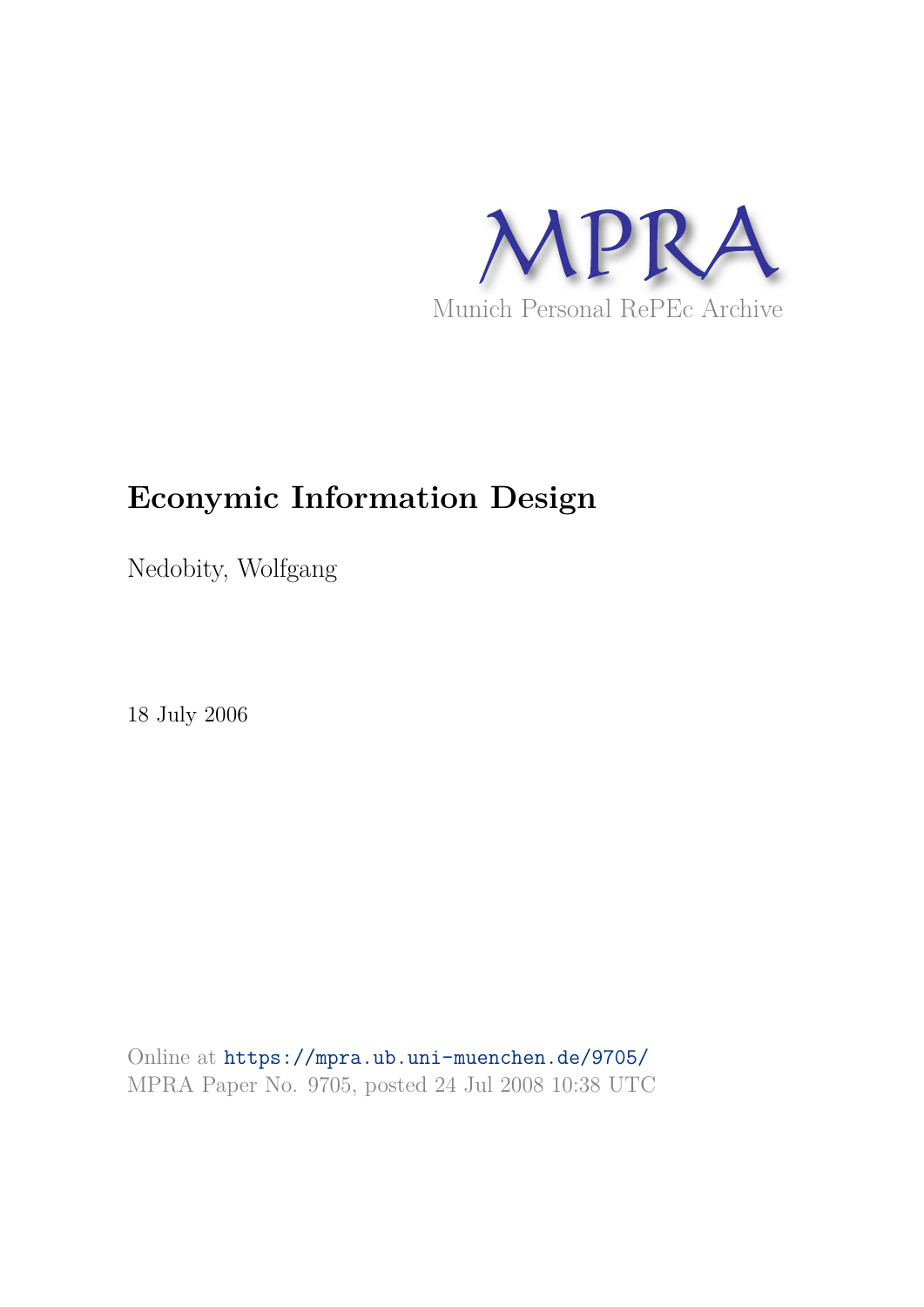# **Econymic information design**

#### **Its role in brand management and brand communication**

# *Wolfgang Nedobity*

#### **Introduction**

Econymy is a branch of onomastics and was created as a term for the scientific theory that forms the background for the practical activity of branding [Platen]. Branding is a key element of company policy: it is essential for holding on to or acquiring

market shares. The businessman's tasks are not confined to organization and production. A company's goods and services, as well as its image, must be visible on the market. The brand is an indispensable instrument for communicating with the public. It enriches and enhances the consumer's relationship with the goods and services by associating distinctive values with them. The brand mark does not just identify the origin of goods: it establishes a relationship with the consumer based on trust by staking the company's reputation and offering a guarantee of consistent quality. A trademark is a capital good. It can be commercially exploited by licensing, franchising, merchandising and sponsorship. As a marketing tool it may even constitute the company's main asset.

Brand management involves designing brand identities, monitoring brand effectiveness, and making any alterations to the brand identity if deemed necessary. The strategic management of a particular brand aims at the maintenance or increase of brand equity [Vaid]. Brand communication conveys the information pertaining to a brand in various ways. Besides factual information, as usually contained in press releases, there is also a more condensed information transfer taking place in advertising and in direct consumer interaction. The attributes necessary for this procedure are achieved by econymic information coding. Communication attributes are extrinsic characteristics that suggest descriptively, figuratively, or evocatively what the brand is like. These attributes are associational and provide definition of the brand as a personality in encoded form. Brand personality builds on the emotional appeal of brands and is the medium through which these are expressed in brand communication [Esch]. Information design is the defining of the requirements governing the selecting, rendering, and transmission of information for the purpose of knowledge transfer as well as the optimization of the information with respect to these requirements [Jacobson]. In the case of econymic information, the knowledge transfer is determined by and linked to the respective markets.

#### **1 Brand name creation**

Successful brand names typically follow four stages of creation: analysis of requirements, design, development, and testing. Understanding and using effective practices for each stage allows name designers to maximize a name's probability of success [Elvidge].

#### *Requirements*

In formal processes, requirements are gathered through market research, customer feedback, determination of target groups and cultural appropriateness. Informally, design requirements are often derived from direct knowledge or experience, formally from database consultation.

#### *Design*

This stage is where design requirements are translated into a form that yields a set of coding specifications. Excellent design is usually accomplished through careful research of existing or analogous solutions, active brainstorming, ample use and testing of prototypes and tuning concepts. A selection of possible specifications for coding techniques is given in chapter 2.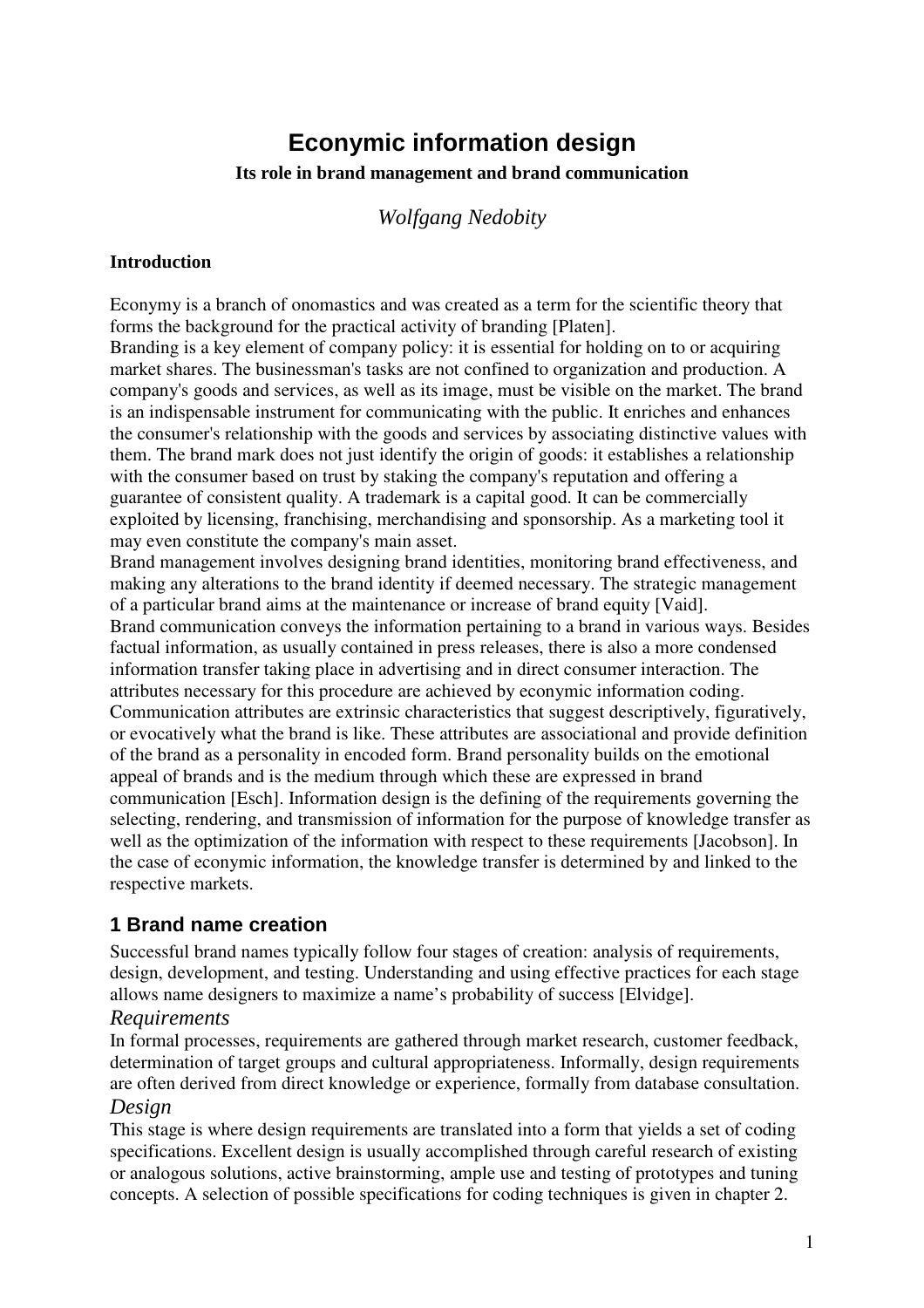#### *Development*

The development stage is where design specifications are transformed into an actual name by reducing the variability in the options and by applying creative skills in an iterative mode. Design iteration occurs when creating and refining design concepts. Each cycle in the design process narrows the wide range of possibilities until the name conforms to the design requirements. The outcome of design iteration is a detailed and well researched specification that it reflected by the final name.

#### *Testing*

The testing stage is where the name is tested to ensure that it meets design requirements and specifications, and will be accepted by the target clientel. Whether tests are deemed a success or failure is irrelevant in design iteration, since both success and failure provide important information about what does and does not work. In the case of failure, however, the name goes back to its development stage.

# **2 Coding techniques and their specifications**

Unless indicated otherwise, the examples are taken from the Dictionary of Trade Name Origins [Room].

# *Aesthetics*

Aesthetic information codes are perceived as more tempting to use than less aesthetic codes. This effect has significant implications regarding the acceptance, use, and performance of the information concerned. For instance, it is common for people to remember and develop feelings toward brand names that fostered positive attitutes (e.g. delight of a sound) and unusual for people to do the same with names that have fostered negative attitudes. Such personal and positive relationships with a name design evoke feelings of affection, loyalty, and patience – all significant factors in the long-term usability and overall success of a brand. They are more readily accepted and used over time, and promote creative thinking and tolerance towards the product.

e.g.: Dolcis, Goya, Ladybird

# *Archetypes*

As C.G. Jung pointed out, archetypes are a product of unconscious biases and dispositions that have been hardwired in the brain over the course of human evolution.. Since these innate biases and dispositions are unconscious , their existence is inferred when common patterns emerge in many cultures over long periods. Identifying and aligning appropriate archetypes with an information code will increase its probability of success. Archetypal themes can be applied to all aspects of information design – from form and function to name and brand. e.g.: Ivory (innocent), Nike (hero)[Mark].

# *Chunking*

The term chunk refers to a unit of information in short term memory: a string of letters, a word, or a series of numbers. The technique of chunking seeks to accommodate short-term memory limits by formating information into a small number of units. The maximum number of chunks that can be efficiently processed by short-term memory is four, plus or minus one. e.g.: Day-Glo, Odo-Ro-No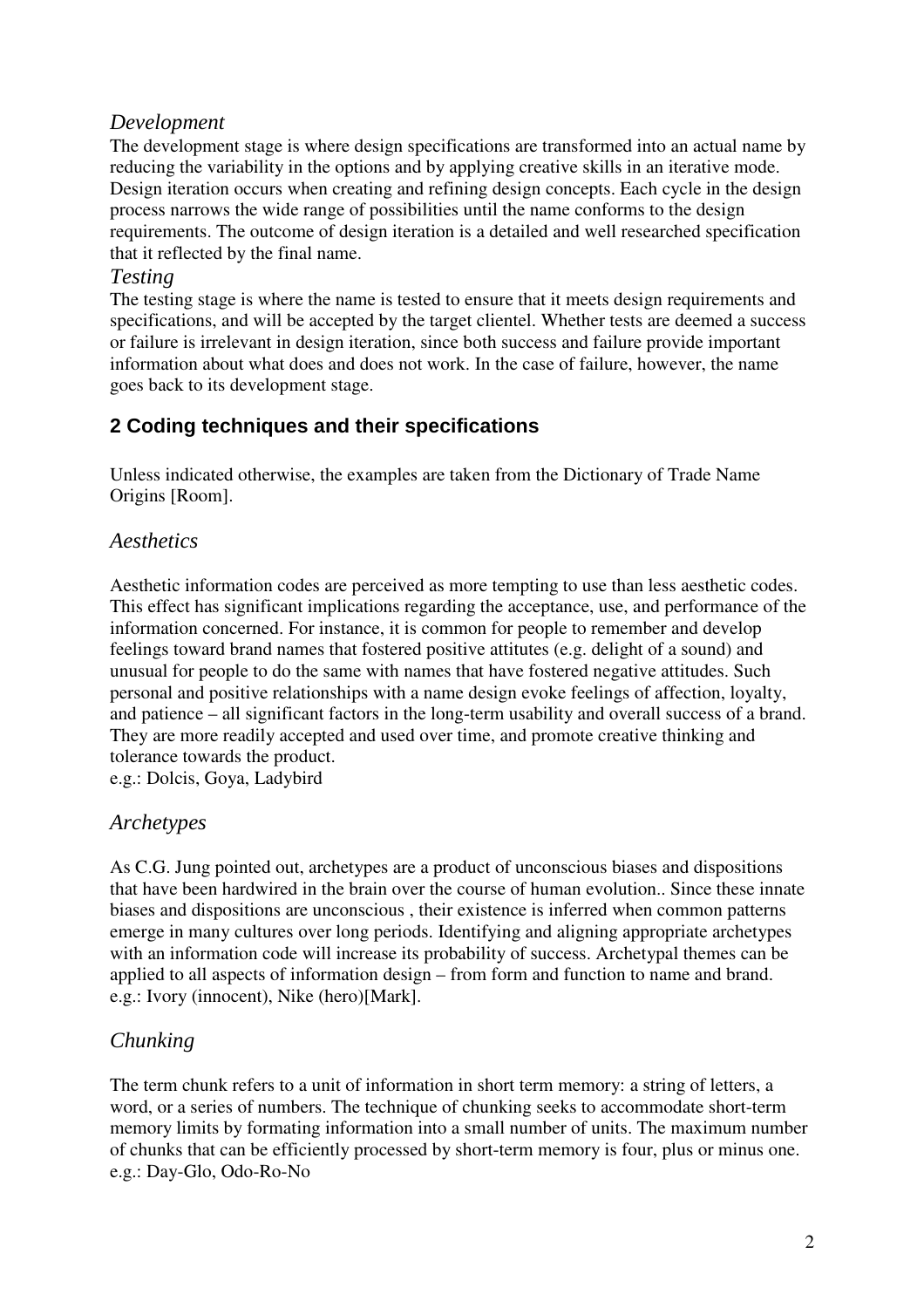#### *Conditioning*

Conditioning influences the appeal of a code or specific kinds of behaviour. Repeated pairings of a brand name with a trigger stimulus will condition an association over time. Examples of positive trigger stimuli include anything that causes pleasure or evokes a positive emotional response – a picture of food, a sound, a fragrance or the images of attractive people. e.g.: Marlboro

#### *Closure*

Whenever possible, people tend to perceive a set of individual elements as a single, recognizable pattern, rather than multiple, individual elements. The tendency to perceive a single pattern is so strong that people will close gaps and fill in missing information to complete the pattern if necessary. Elements in text and graphics can be minimized or omitted to allow viewers to participate in the completion of the pattern. The result is a more interesting code. The principle of closure enables designers to reduce complexity of names by reducing the number of elements needed to organize and communicate the concept. e.g.: Vimto, Ryvita, Disprin

#### *Cognitive dissonance*

Cognitive dissonance is applied in the design of advertising and marketing attempts or any other context where influence and persuasion is the aim such as in branding. It is mainly used when attempting to change beliefs. It should engage people to invest their attention in detecting dissonant cognitions, and then provide simple and immediate mechanisms to alleviate the dissonance. When using compensation to reinforce change, the minimal compensation possible is to be applied. e.g.: Grape Nuts, Ex-Lax

#### *Consistency*

Enterprises frequently use consistency to provide customers with the same experience across many products or services. This consistency improves brand recognition , reduces costs, and establishes a relationship with customers that extends beyond any single subbrand. Aesthetic and functional consistency is to be considered in all aspects of brand design. It establishes unique identities that can be easily recognized. Internal consistency of a brand with its subbrands cultivates trust with people; it is an indicator that a product has been designed, and not cobbled together. Thus it shares the same level of quality as the other elements in the product group.

e.g.: Land-Rover & Range Rover, Coca Cola & Coke

# *Convergence*

Product analogies often reveal new possibilities for name design. One can make use of the fact that similar characteristics evolve independantly in different environments. Stable environments with convergent name designs are receptive to minor innovations and refinements but resist radical departures from established uses. Unstable brand environments with no convergent naming systems are receptive to major innovations and experimentation, but offer little guidance as to which code may or may not be successful. Thus it is advisable to focus on variations of convergent name designs in stable brand environments, and explore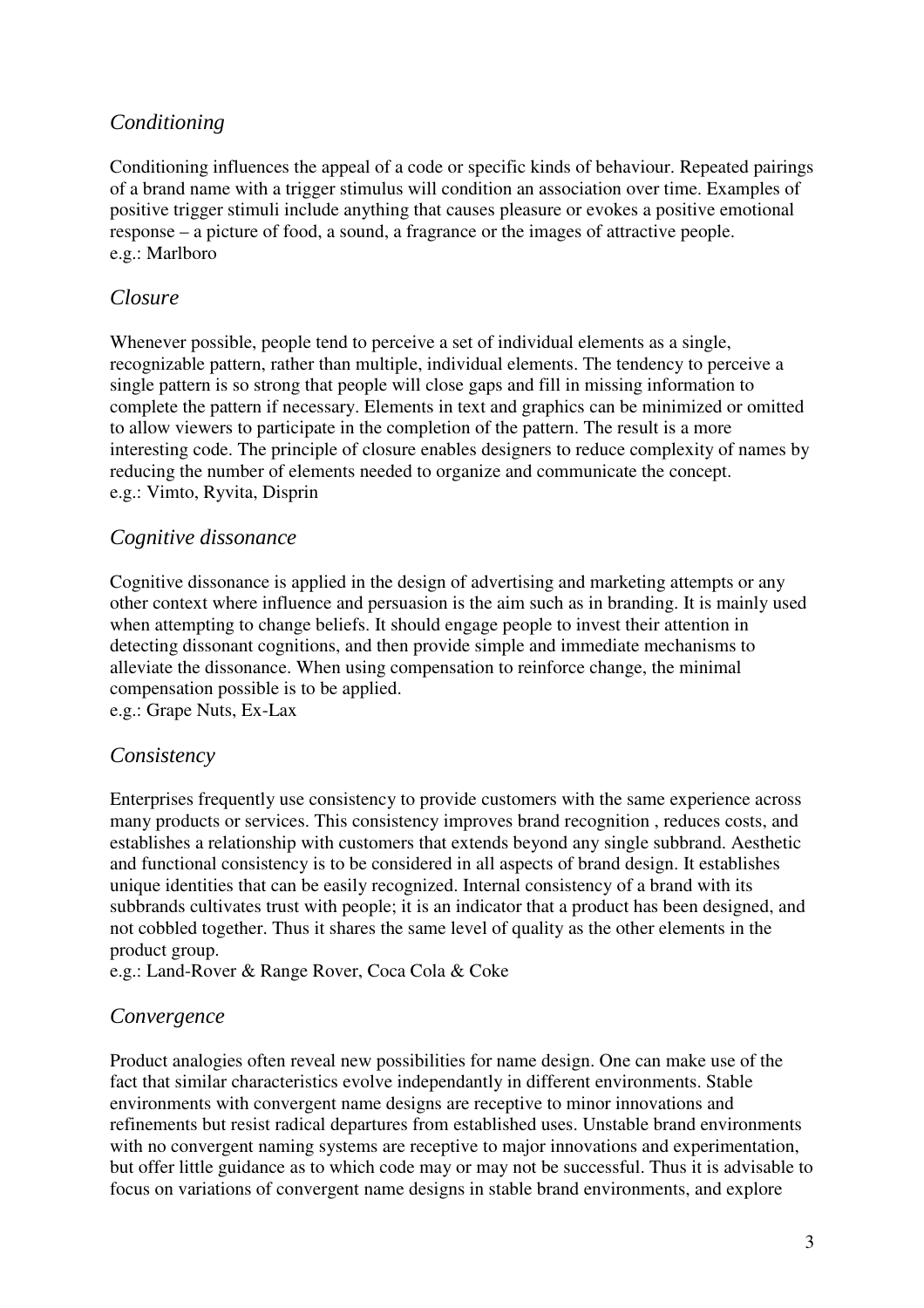analogies with other environments and product classes for guidance when designing for new or unstable brand environments. e.g.: Kiwi, Eden Vale, Elf

# *Depth of processing*

There is a phenemenon of memory in which information that is analyzed deeply is better recalled than information that is analyzed superficially. This is also true of the information contained in a brand name.

The key determining factors as to how well a brand name is remembered are its distinctiveness, its relevance and the degree to which its message is elaborated. Distinctiveness refers to the uniqueness of the name relative to surrounding names and previously encountered names also referred to as the von Restorff effect. Relevance refers to the degree to which the product or service is perceived to be important. The degree of elaboration refers to how much thought is required to interpret and understand the name. Generally the degree of deep processing of the information contained in a name that is necessary or simply triggered by its confrontation determines its power of recall and retention. It is to be supplemented by other mnemonic devices. e.g.: 4711, Cerebos

# *Distortion*

The external form of the name is changed for various reasons, but the information contained in the concept remains the same.

e.g. Put-U-Up, Ovaltine (for phonetic reasons), Rawlplug, Caran d'Ache

# *Creative needs*

In order for a name design to be successful, it must meet people's basic needs before it can attempt to satisfy higher level needs. The key levels of needs related to names are: reliability, usability, and creativity. The latter is the level in this hierarchy where people begin interacting with the name design in innovative ways. The name, having satisfied all the other needs, is then used to create and explore areas that extend both beyond its design and the person using it. Name designs at this level are perceived to be of the highest value, and often achieve cultlike loyalty among users.

e.g.: England's Glory, KitKat

# *Mimicry*

Mimicry is perhaps the oldest and most efficient method for achieving familiarity in coding. It copies properties of familiar objects, organisms, or environments in order to realize specific benefits afforded by those properties. In name design the mimicry of familiar sounds is most popular in socalled onomatopoetic designs. e.g.: Marmite, Muzak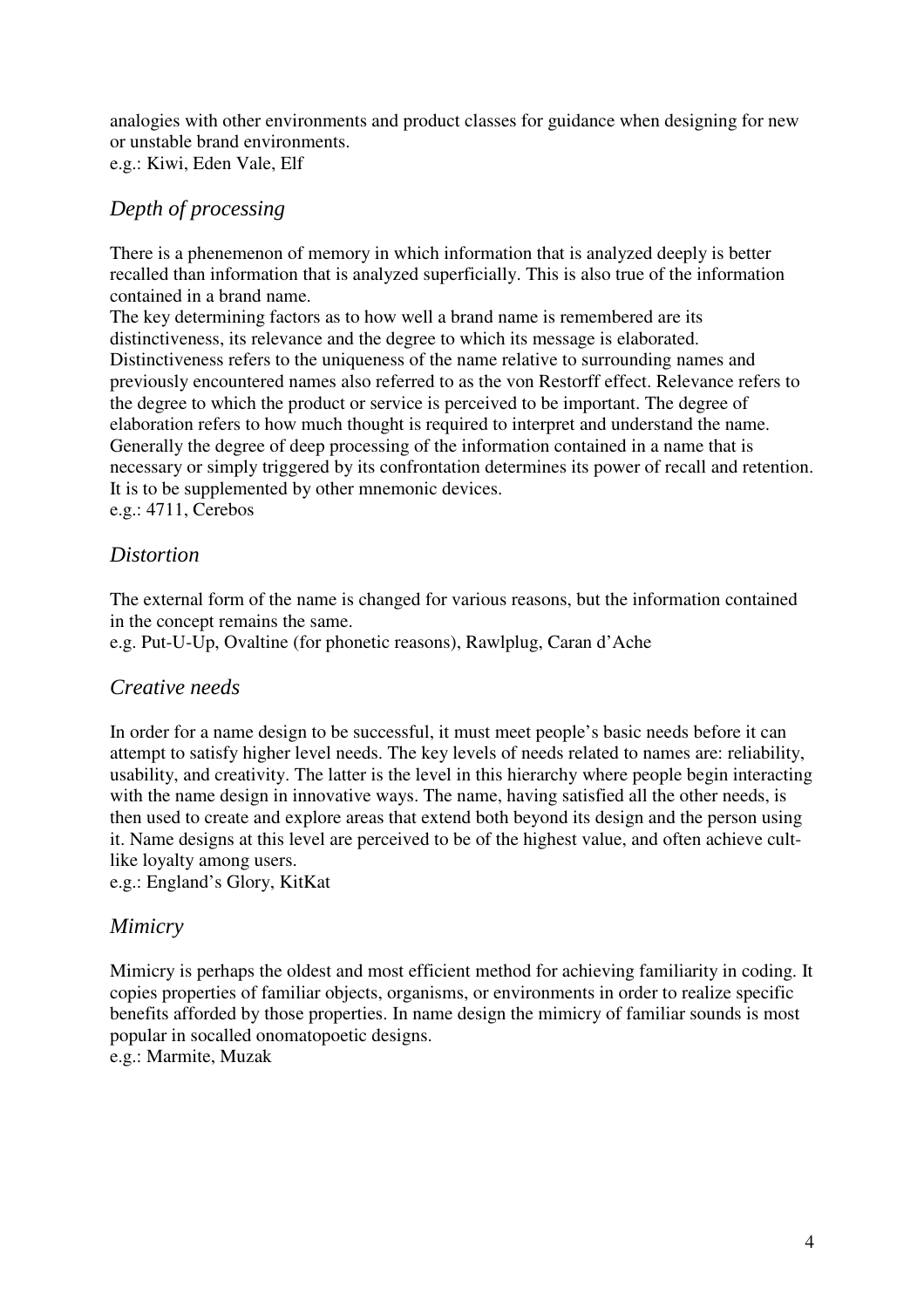#### *Mnemonic device*

Mnemonic devices are used to reorganize information so that the information is simpler and more meaningful and, therefore, more easily remembered. They involve the use of words or syllables in specific ways to link unfamiliar information to familiar information that resides in memory. The creative use of the following mnemonic devices can dramatically influence recall:

- the first letters of items to be recalled are used to form first letters in a meaningful phrase, or combined to form an acronym.
- a word that is similar to, or a subset of, a word or phrase that is linked to a familiar bridging image to aid in recall.
- one or more words in a phrase are linked to other words in the phrase through rhyming schemes to aid in recall.
- a word that is related to one or more features of something that is linked to a familiar bridging image to aid in recall.

When developing corporate and product identities, the ease of recall of the brand name is critical to success.

e.g.: Teasmade, Tizer, Vileda

#### *Similarity*

Elements that are similar are perceived to be more related than elements that are dissimilar. The grouping resulting from similarity reduces complexity and reinforces the relatedness of design elements. Conversely, a lack of similarity results in the perception of multiple, disparate chunks, and reinforces differences among the elements. Similarity of sound is one of the strongest grouping effects.

e.g.: Do-Do, Yo-Yo, Handy Andy

#### *Simplicity*

Simplicity is achieved when each user can easily understand and use the brand name, regardless of experience, literacy, or education level. Steps of improving simplicity are: avoid unnecessary length, allow clear and consistent pronunciation as well as spelling. e.g.:Harp, Jell-O, K

#### *Symmetry*

Symmetry has long been associated with beauty, and is a property found in virtually all forms in nature. There are three basic types of symmetry: reflection, rotation, and translation. These compositions are perceived as simpler and more stable, but perhaps less interesting than asymmetrical compositions.Symetrical compositions are to be favoured when efficiency of use is the priority, and asymmetrical ones when interestingness is the priority. e.g.: Oxo, Uhu, Aga, Omo

# *Von Restorff effect*

It explores the phenomenon of memory in which noticeably different coding sequences are more likely to be recalled than common sequences. The von Restorff effect is primarily the result of the increased attention given to the distinctive items in a set, where a set may be a sequence of syllables or signs. Unusual words with unusual spellings are popular as names for